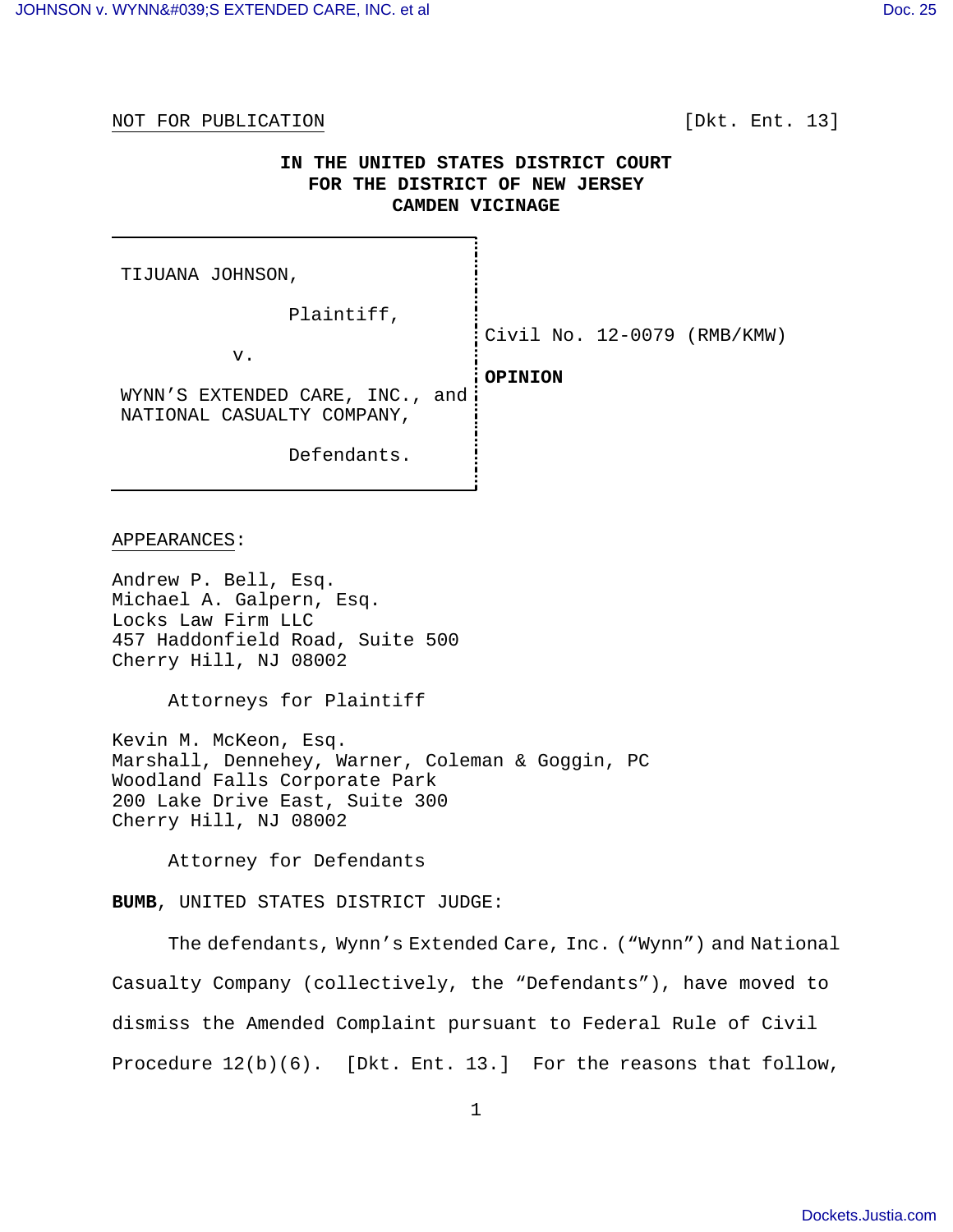this motion is GRANTED IN PART and DENIED IN PART.

# **BACKGROUND**

This is a putative class action brought by plaintiff Tijuana Johnson (the "Plaintiff") on behalf of herself and all others similarly situated. The Amended Complaint alleges the following facts. On February 12, 2011, Plaintiff purchased a used car from Smitty's Auto. She also purchased, via Smitty's Auto, a "Used Vehicle Service Contract" ("UVSC" or "Contract") from Defendants. In May 2011, Plaintiff's car stopped operating. At the direction of Defendant Wynn's agent, Smitty's Auto, Plaintiff had her vehicle taken to Exclusive Auto in Burlington, New Jersey, to determine what repairs were needed. Wynn authorized Exclusive Auto to inspect the vehicle. Excusive Auto determined that the vehicle needed a new engine. Plaintiff asked Wynn to repair the vehicle. Wynn initially denied this request on the grounds that the UVSC did not provide coverage for the engine, because it was covered under the manufacturer's warranty. Plaintiff then contacted the car manufacturer, General Motors, and requested a repair under the warranty. General Motors denied coverage because Exclusive Auto had taken apart the engine. Plaintiff again contacted Wynn and demanded that it cover the cost of the engine repair under the UVSC. Wynn again denied coverage. After Plaintiff commenced this action in state court, however, Wynn agreed to pay for the repair, which was completed in December 2011. Plaintiff claims she lost the use of her car for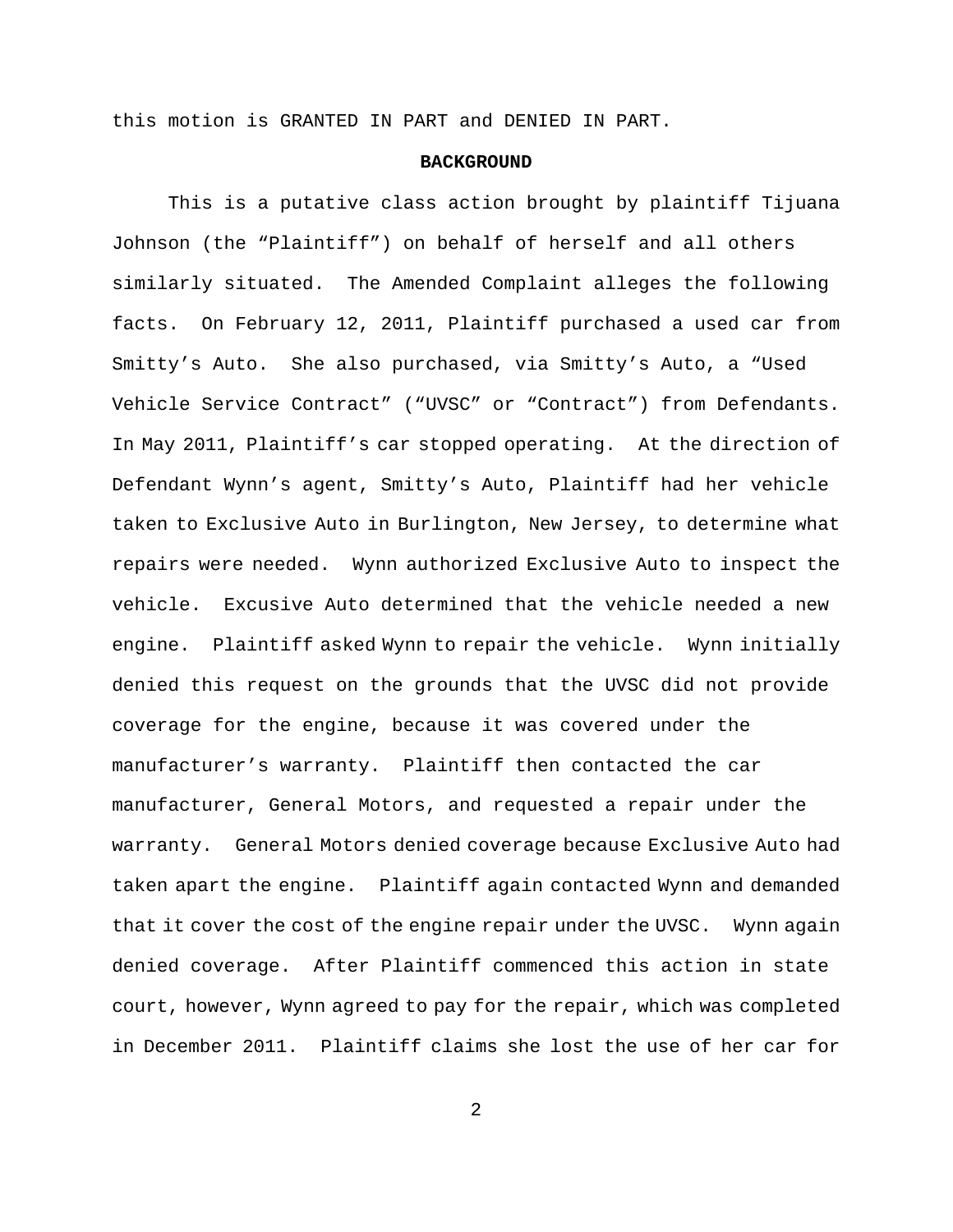at least six months and paid approximately \$2,160 to the finance company during this time in addition to the costs of automobile insurance and towing. On January 5, 2012, Defendants removed the case to this Court alleging federal jurisdiction under the Class Action Fairness Act, 28 U.S.C. § 1332(d).

### **LEGAL STANDARD**

 "To survive a motion to dismiss, a complaint must contain sufficient factual matter, accepted as true, to state a claim to relief that is plausible on its face." Sheridan v. NGK Metals Corp., 609 F.3d 239, 263 n. 27 (3d Cir. 2010) (quoting Ashcroft v. Iqbal, 556 U.S. 662 (2009)). "A claim has facial plausibility when the plaintiff pleads factual content that allows the court to draw the reasonable inference that the defendant is liable for the misconduct alleged." Id. (quoting Iqbal, 556 U.S. at 678).

The Court conducts a three-part analysis when reviewing a claim:

 First, the court must "tak[e] note of the elements a plaintiff must plead to state a claim." Iqbal, 129 S. Ct. at 1947. Second, the court should identify allegations that, "because they are no more than conclusions are not entitled to the assumption of truth." Id. at 1950. Finally, "where there are well-pleaded factual allegations, a court should assume their veracity and then determine whether they plausibly give rise to an entitlement for relief." Id.

Santiago v. Warminster Twp., 629 F.3d 121, 130 (3d Cir. 2010); see also Fowler v. UPMC Shadyside, 578 F.3d 203, 211 (3d Cir. 2009) ("[A] complaint must do more than allege the plaintiff's entitlement to relief. A complaint has to 'show' such an entitlement with its facts.").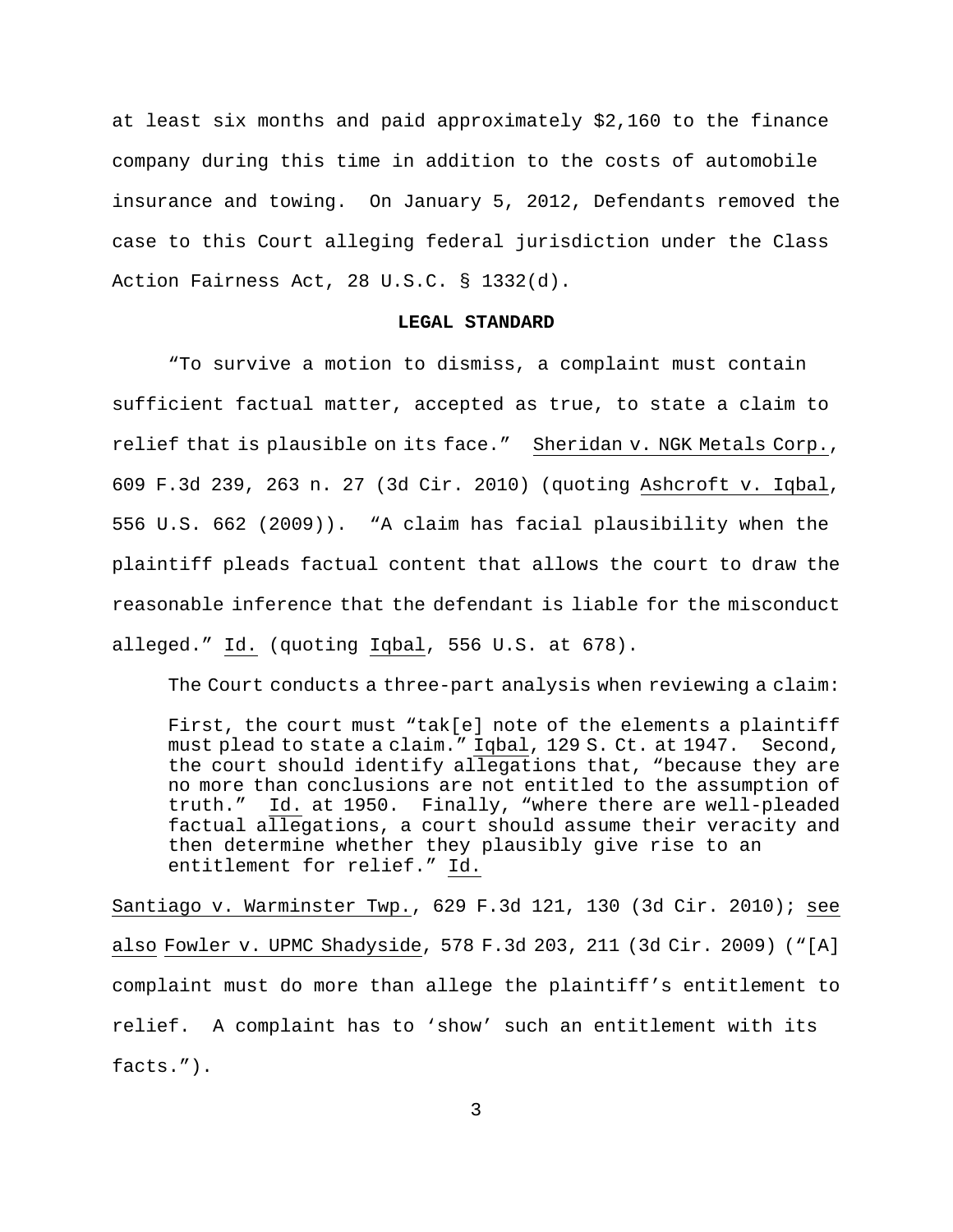#### **ANALYSIS**

The Amended Complaint alleges violations of the New Jersey Consumer Fraud Act ("CFA"), N.J. Stat. Ann. § 56:8-1, et seq. (Count One); the Truth in Consumer Contract, Warranty, and Notice Act ("TCCWNA"), N.J. Stat. Ann. § 56:12-14, et seq. (Count Two); and the Plain Language Act ("PLA"), N.J. Stat. Ann. § 56:12-1, et seq. (Count Three). Plaintiff also seeks declaratory and injunctive relief (Count Four). The crux of these claims is that the arbitration provision in the UVSC violates Plaintiff's rights under the above-listed consumer protection statutes. Am. Compl. ¶ 35(a-f). Defendants moved to dismiss the Amended Complaint, arguing the validity of the arbitration provision, but also waiving their right to compel arbitration. [Dkt. Ents. 13, 17.]

Since the putative class has not been certified, the Court evaluates the Amended Complaint as to the particular plaintiff. Green v. Green Mountain Coffee Roasters, 279 F.R.D. 275, 281 (D.N.J. 2011) (citing Rolo v. City of Investing Co. Liquidating Trust, 155 F.3d 644, 659 (3d Cir. 1998), abrogation on other grounds recognized, Forbes v. Eagleson, 228 F.3d 471 (3d Cir. 2000); Luppino v. Mercedes-Benz USA, LLC, Civ. No. 09-5582, 2010 WL 3258259, \*4 (D.N.J. Aug. 13, 2010)). The Court addresses Plaintiff's individual claims in turn.

# **1. CFA Claim (Count One)**

To state a cause of action under the CFA, a plaintiff must allege: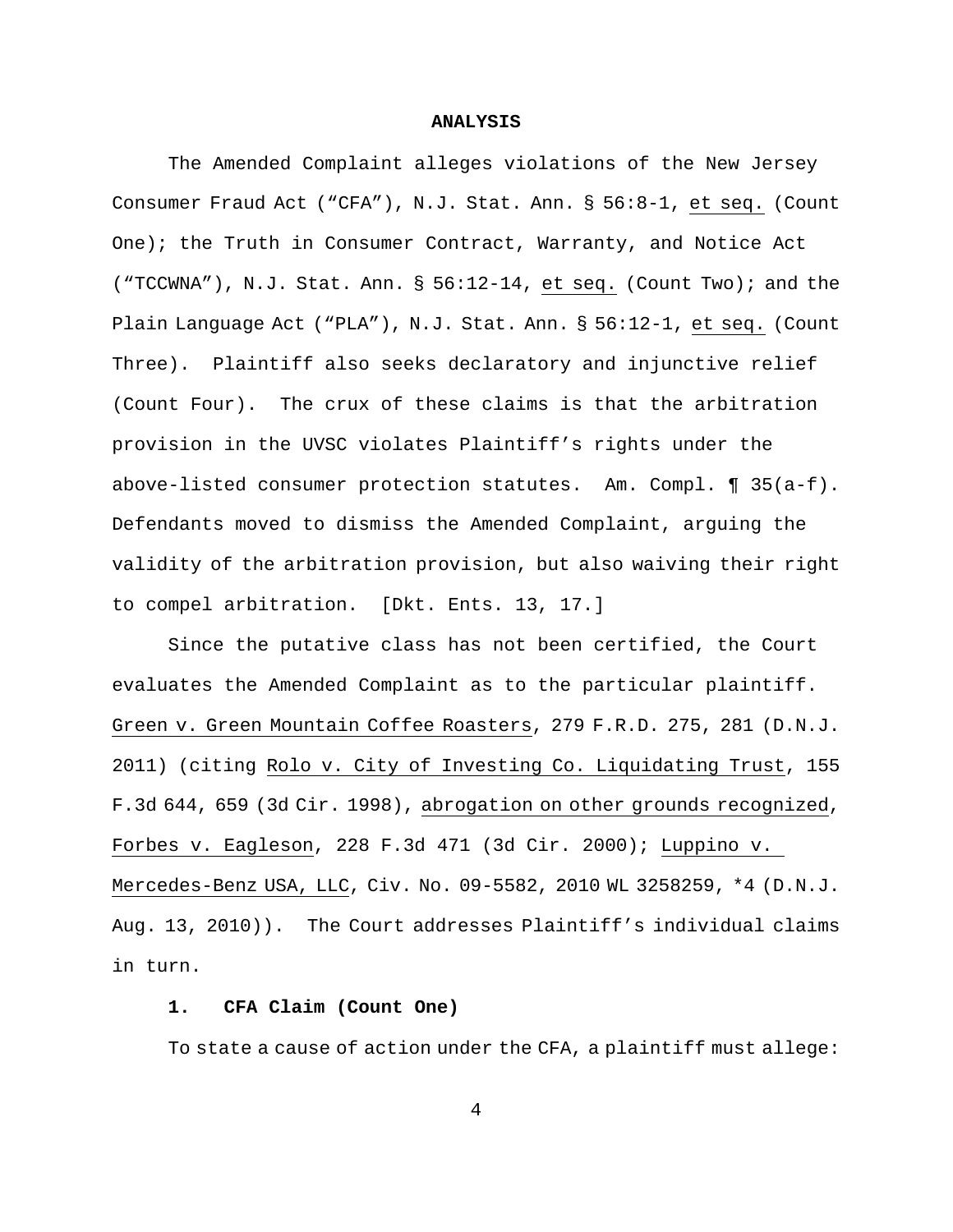$(1)$  an unlawful practice by the defendant;  $(2)$  an ascertainable loss by the plaintiff; and (3) a causal nexus between the defendant's unlawful practice and the plaintiff's ascertainable loss. Int'l Union of Operating Eng'rs Local No. 68 Welfare Fund, 929 A.2d 1076, 1086 (N.J. 2007) (citation omitted); Arcand v. Brother Intern. Corp., 673 F. Supp. 2d 282, 296 (D.N.J. Nov. 30, 2009) (citations omitted).<sup>1</sup> New Jersey courts have recognized that the CFA is remedial legislation and should be liberally construed in favor of consumers. Cox v. Sears Roebuck & Co., 647 A.2d 454, 461 (N.J. 1994).

While not a model of clarity, it appears Plaintiff attempts to assert two "unlawful practices" to support her CFA claim.<sup>2</sup>

First, she points to Defendants' affirmative act in denying coverage:

> The aforesaid misrepresentations, deceptive and unconscionable practices of Defendants in denying warranty coverage and/or payments to Plaintiff and members of the Damage Subclass constitute violations of the New Jersey Consumer Fraud Act.

÷,

 $1$  The CFA provides in relevant part: Any person who suffers any ascertainable loss of moneys or property, real or personal, as a result of the use or employment by another person of any method, act, or practice declared unlawful under this act or the act hereby amended and supplemented may bring an action or assert a counterclaim therefor in any court of competent jurisdiction.

N.J. Stat. Ann. § 56:8-19.

 $2$  The CFA defines an "unlawful practice" as "any unconscionable commercial practice, deception, fraud, false pretense, false promise, or misrepresentation, or the knowing, concealment, suppression, or omission of any material fact  $\dots$ .  $"$ . N.J. Stat. Ann. § 56:8-2. "Unlawful practices" fall into three general categories: affirmative acts, knowing omissions, and regulatory violations. Cox, 647 A.2d at 462.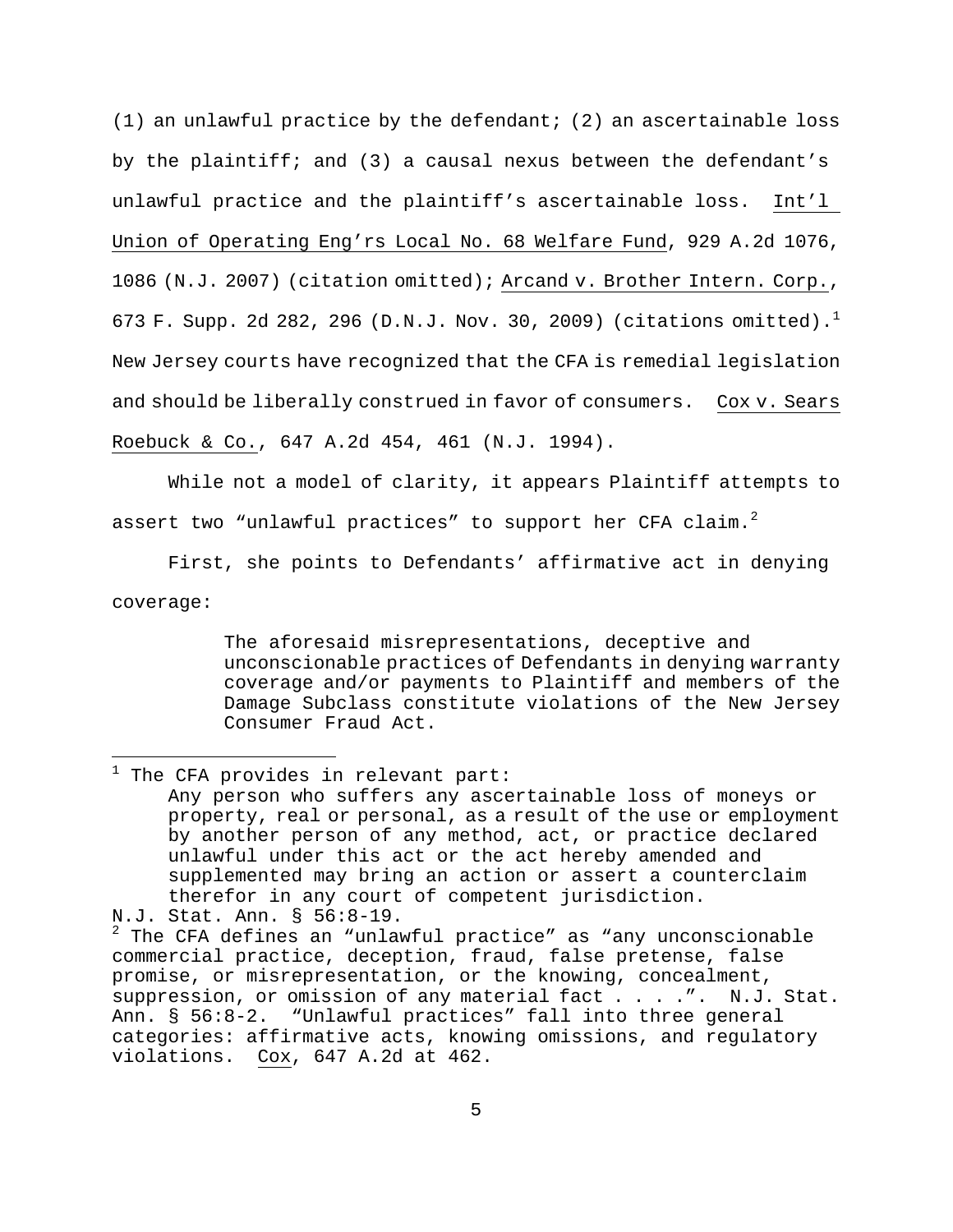The conduct and actions of Defendants, as set forth above, have directly, foreseeably, and proximately caused ascertainable damages in amounts Plaintiff and each member of the Damage Subclass paid for the costs incurred, due and/or otherwise suffered because to [sic] Defendants' conduct in denying coverage and not paying for "Covered Breakdowns", either in whole or in part, as defined in the UVSCs.

Am. Compl. ¶¶ 59, 62. Notably, Plaintiff has not adduced any facts to permit the inference that Defendants' denial of coverage was unconscionable, deceptive, or fraudulent in violation of the CFA. In fact, Plaintiff has not even alleged entitlement to repairs under the Contract. $3$  Nor has she alleged that Defendant's conduct in denying coverage after the manufacturer refused to cover the repairs somehow violated the CFA. Since Plaintiff's allegations amount to mere conclusions, they fall short of federal pleading standards. Santiago, 629 F.3d at 130 (quoting Iqbal, 556 U.S. at 678); Fowler,

578 F.3d at 211 (". . . [A] complaint must do more than allege the plaintiff's entitlement to relief. A complaint has to 'show' such an entitlement with its facts."). The CFA claim is therefore DISMISSED WITHOUT PREJUDICE to the extent that it relies on Defendants' denial of coverage as an "unlawful practice".

 Second, Plaintiff claims that the arbitration provision itself amounts to an "unlawful practice" because it precludes the type

 $3$  Indeed, based on the Court's own review of the contract, it appears Defendants were not liable for repairs that "would normally be covered by . . . a dealer warranty required under state law." UVSC Part A, ¶ 8.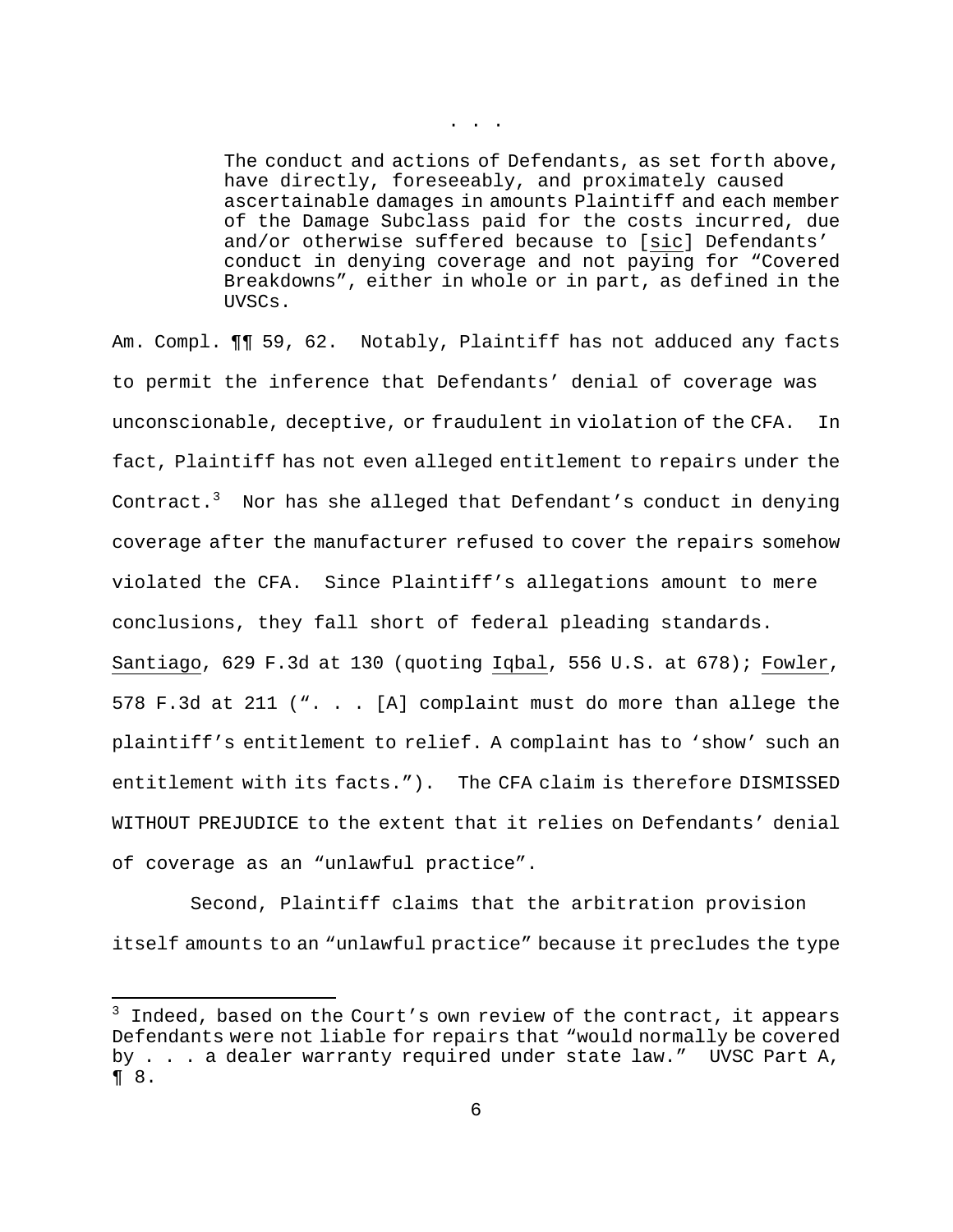of statutory relief guaranteed by the CFA, TCCWNA, and PLA. Am. Compl. ¶¶ 2, 35(a-d). In other words, Plaintiff contends that if she were to bring such a consumer protection claim under the Contract, the arbitration provision would bar her recovery of certain statutory remedies to which she might be entitled, such as attorney's fees and treble damages, thereby violating the CFA. Defendants argue that this claim fails because the harm alleged is purely theoretical; Plaintiff has not suffered any ascertainable losses stemming from the arbitration provision, and she therefore has not established the second and third elements of a CFA claim. $<sup>4</sup>$ </sup>

An "ascertainable loss" for purposes of the CFA refers to an actual loss, one that is definite, certain, and measurable. Bosland v. Warnock Dodge, Inc., 964 A.2d 741, 749 (N.J. 2009); Thiedemann v. Mercedes-Benz USA, LLC, 872 A.2d 783, 792-93 (N.J. 2005)). It is "equivalent to any lost benefit of the bargain"; for example, any out-of-pocket loss or loss in value. Bosland, 964 A.2d at 750; Thiedemann, 872 A.2d at 792-93. While a plaintiff who has suffered a loss in value need not incur an actual financial loss prior to filing suit, her loss may not be theoretical or illusory. Bosland, 964 A.2d at 750; Thiedemann, 872 A.2d at 792-93; Cox v. Sears Roebuck & Co., 647 A.2d 454 (N.J. 1994) (plaintiff whose contractor failed to comply with applicable regulations, thus necessitating further repairs,

i

 $4$  Defendants also dispute that the arbitration provision violates the CFA. Since the Court dismisses this claim on other grounds, it need not reach this issue.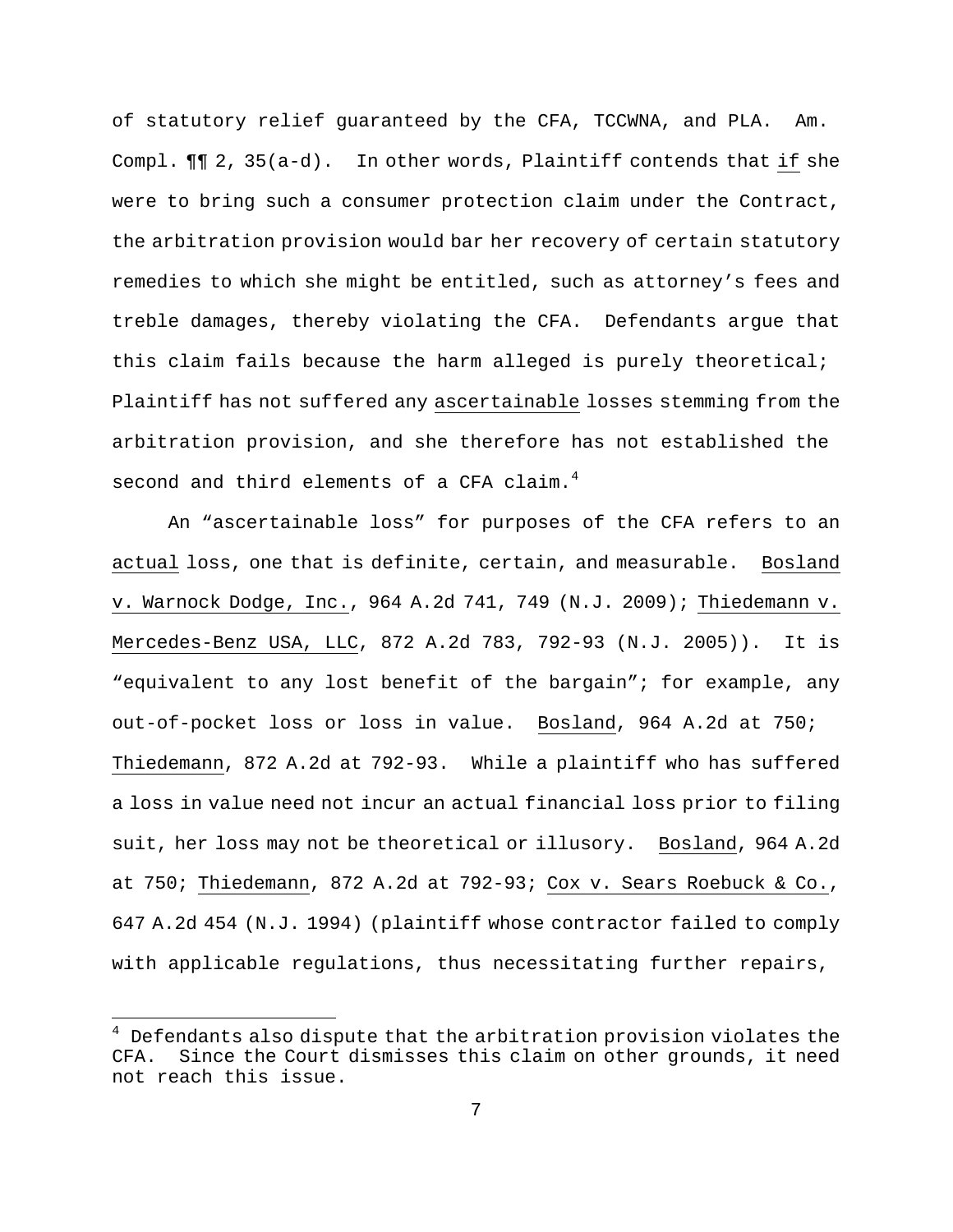suffered "ascertainable loss" even though he had not yet paid for repairs, where he submitted proofs as to reasonable cost of repair). To satisfy the third element – causation – a consumer must "demonstrate that he or she suffered an ascertainable loss 'as a result of' the unlawful practice." Lee v. Carter-Reed Co., LLC, 4 A.3d 561, 576 (N.J. 2010) (quoting N.J. Stat. Ann. § 56:8-19 and citing Meshinsky v. Nichols Yacht Sales, Inc., 541 A.2d 1063 (N.J. 1988)).

Here, Plaintiff has not alleged facts showing that she has a claim, which must be arbitrated pursuant to the UVSC. Absent a showing that an underlying dispute exists to trigger the allegedly unlawful arbitration provision, the harm Plaintiff complains of is theoretical at best. It certainly is not definite, certain, or measurable, as required by the CFA. See, e.g., Bosland, 964 A.2d at 749 (noting that a CFA plaintiff must have suffered "a definite, certain and measurable loss, rather than one that is merely theoretical"). $5$  Since the parties have agreed to waive the

i

<sup>&</sup>lt;sup>5</sup> Plaintiff cites to numerous cases to support her position, none of which are analogous. For example, her reliance on Bosland is misplaced. There, the plaintiff was "the victim of an overcharge"; the defendant car dealer charged her a registration fee, which was at least \$20 greater than the maximum cost of registering her car. 964 A.2d at 744, 750. The New Jersey Supreme Court stressed that this overcharge could be "readily quantified" and was thus ascertainable within the meaning of the CFA. Id. at 750. Similarly, the Appellate Division's decision in Cowger v. Cherry Hill Mitsubishi, Inc., 2011 WL 848133, \*1 (N.J. Super. Ct. App. Div. Mar. 14, 2011), is inapposite. There, the plaintiff paid a \$500 deposit for the privilege of driving a vehicle for a few days. Id. at \*1. After the plaintiff returned the car, the defendant used car dealer failed to return the \$500. The plaintiff commenced suit under the CFA, and the defendant then returned the money. The New Jersey Superior Court Appellate Division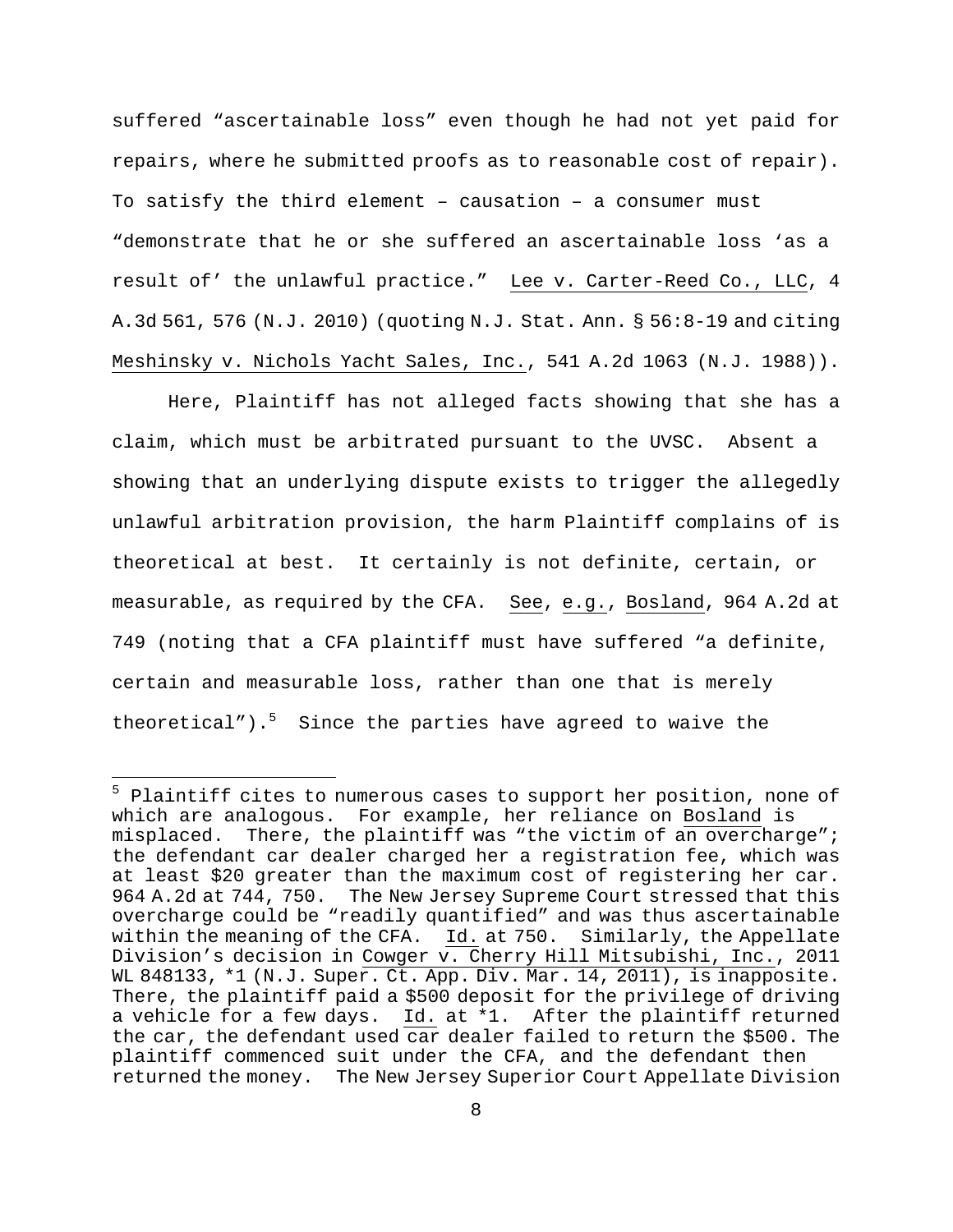arbitration provision going forward, it appears that Plaintiff will not suffer such harm in the future. Accordingly, Defendants' motion to dismiss is granted, and this claim is DISMISSED WITHOUT PREJUDICE.

## **2. TCCWNA Claim (Count Two)**

i

Defendants also move to dismiss Plaintiff's claim under the TCCWNA, which prohibits contract provisions that violate clearly established rights under federal or state law.<sup>6</sup> Bosland v. Warnock Dodge, Inc., 933 A.2d 942, 949 (N.J. App. Div. 2007), aff'd, 964 A.2d 741 (2009). In passing this statute, the New Jersey Legislature sought to prevent contracts from including "illegal provisions intended to deceive a consumer into thinking that [such provisions] are enforceable and to result in the consumer failing to enforce his

found that Plaintiff had suffered an "ascertainable loss" because the CFA merely requires a loss at the time suit was filed. Id. at \*5. Here, it is immaterial that Defendants provided the requested repairs after Plaintiff filed suit, because the denial of coverage did not result from the arbitration provision, which is the allegedly unlawful practice. Similarly, Plaintiff's comparison to the New Jersey Supreme Court's decision in Lee v. Carter-Reed Co., 203 N.J. 496 (2010), is inapt. There, the court considered claims of false advertising against a weight loss drug. The court concluded that it could reasonably infer a causal relationship between the deceptive marketing scheme and the purchase of the product, which constituted an "out-of-pocket loss" and therefore an "ascertainable loss" under the CFA. Id. at 580. Here, Plaintiff has not alleged a deceptive marketing claim, so the analysis in Lee does not apply.  $6$  The TCCWNA provides in relevant part:

> No seller . . . shall . . . enter into any written consumer contract . . . which includes any provision that violates any clearly established legal right of a consumer or responsibility of a seller, . . . established by State or Federal law at the time the offer is made or the consumer contract is signed . . . .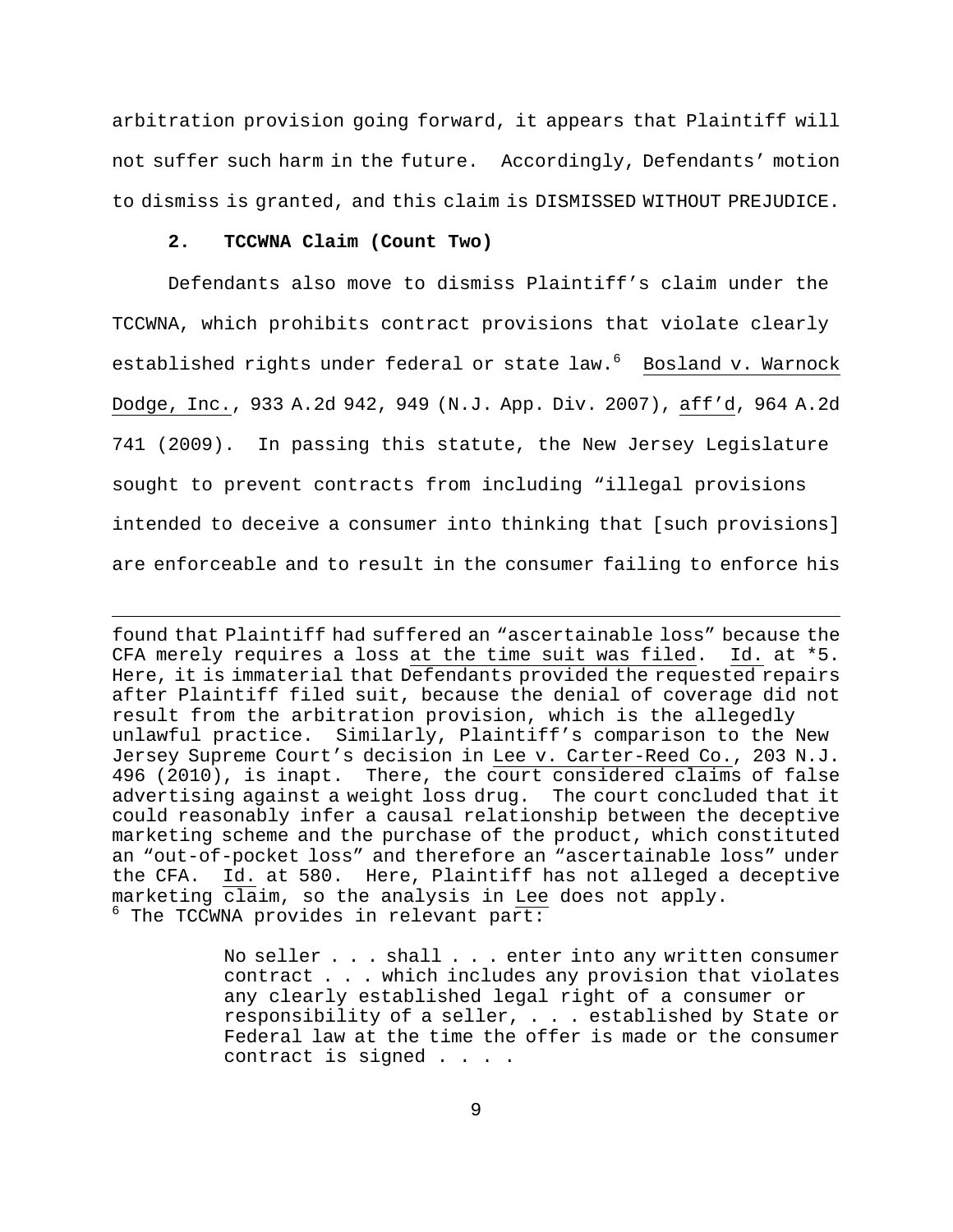rights." Watkins v. DineEquity, Inc., Civ. No. 11-7182, 2012 WL 3776350, \*6 (D.N.J. Aug. 29, 2012) (quoting L.1981, c. 454, Sponsor's Statement to Assembly Bill No. 1660 (N.J. 1981)) (internal quotations omitted). Unlike the CFA, a plaintiff asserting a claim under the TCCWNA need not have suffered any actual damages. Id. at \*6.

The parties here dispute whether the arbitration provision violates any clearly established legal right. According to Plaintiff, the arbitration provision's bar on recovery of attorney's fees and costs violates the CFA and therefore violates the TCCWNA.<sup>7</sup> Pl.'s Opp. Br. 29. Defendants argue that the arbitration provision constitutes a valid waiver of Plaintiff's rights. The Court agrees with Plaintiff.

A successful CFA claimant is entitled to recover "reasonable attorneys' fees, filing fees and reasonable costs of suit." N.J. Stat. Ann. § 56:8-19; Delta Funding Corp. v. Harris, 912 A.2d 104, 114 (N.J. 2006) (noting that the CFA provides "mandatory attorney's fees and costs to prevailing parties"). When such statutory remedies

Any dispute arising out of or relating to this **Contract** shall be settled by final and binding arbitration. . . .

Costs. Each party shall pay the fees of its own attorneys, the expenses of its witnesses, and all other expenses connected with the presentation of its case. The parties shall share equally the cost of arbitration and the fees charged by the arbitrators.

(UVSC, Dkt. Ent. 9-1 (emphasis in original).)

i

N.J. Stat. Ann. § 56:12-15.  $7$  The arbitration provision provides in relevant part: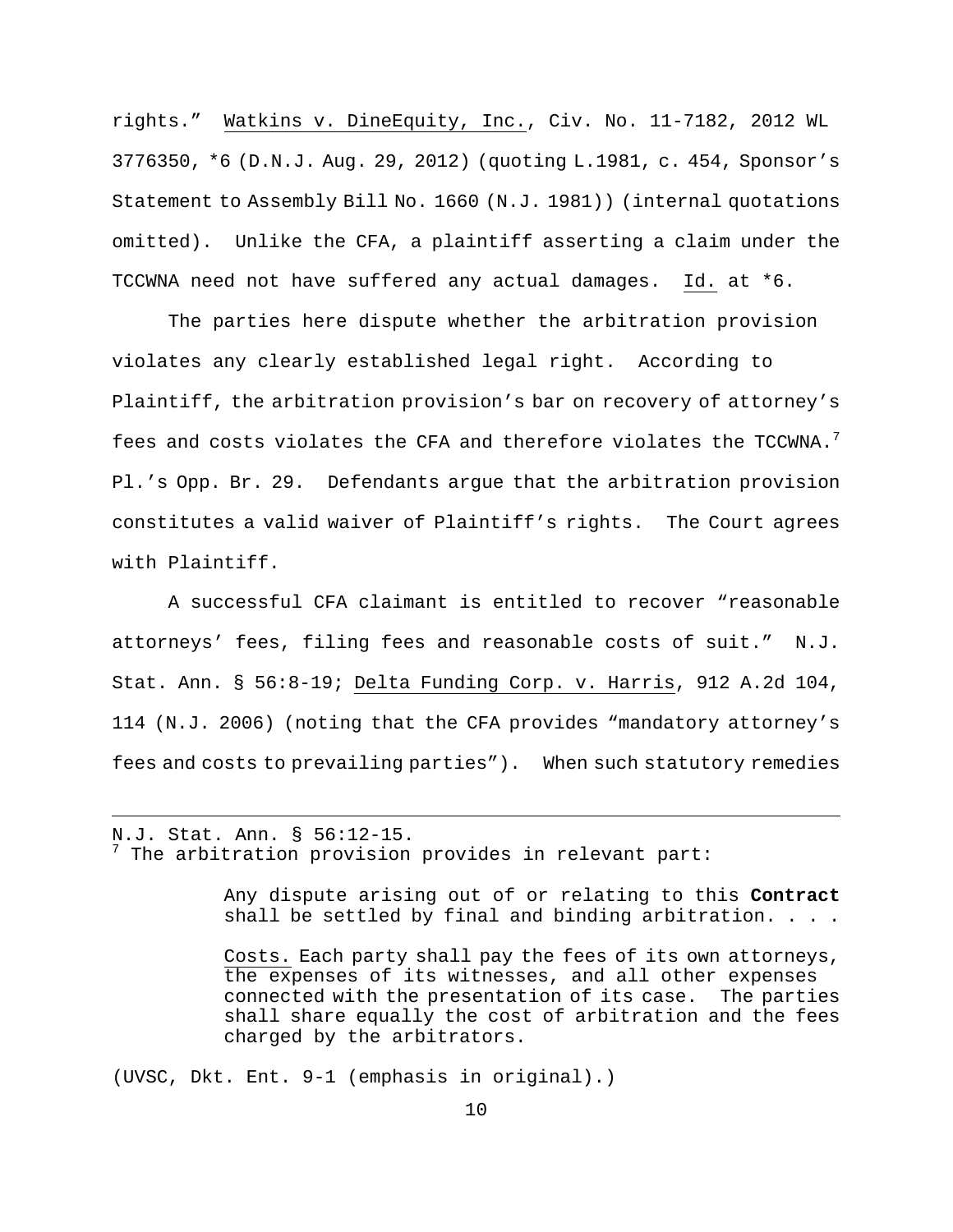are available to prevailing parties, a defendant "may not limit a consumer's ability to pursue [them]." Delta, 912 A.2d at 113-114 (citing Muhammad v. Cnty. Bank of Rehoboth Beach, 912 A.2d 88, 99 (N.J. 2006)); Mullin v. Automobile Protection Corp., Civ. No. 07-3327, 2008 WL 4509612, \*4 (D.N.J. Sept. 29, 2008).

At this stage of the proceedings, the Court must view the facts presented in the pleadings and the inferences to be drawn therefrom in the light most favorable to Plaintiff. Sheridan, 609 F.3d at 260 n.25 (citation omitted). Given the strict language of the arbitration clause - which mandates that each party "shall" pay its own attorneys' fees and share the costs of arbitration, see supra n.8 - an arbitrator might interpret this to bar a successful CFA claimant from recovering attorney's fees and costs. This result would violate Plaintiff's clearly established rights under the CFA and therefore violate the TCCWNA. Mullin, 2008 WL 4509612, \*4 (contract provision requiring each party to bear its own attorney's fees and costs violated CFA and therefore violated TCCWNA).

Defendants' argument that Plaintiff waived her rights by signing the UVSC is unpersuasive. This argument was considered and rejected in Mullin, 2008 WL 4509612, \*5, where, like here, the arbitration provision provided that each party must bear its own attorneys' fees and costs but did not disclose that the consumer was waiving her statutory right to such remedies. Id. at \*1. In New Jersey, the

11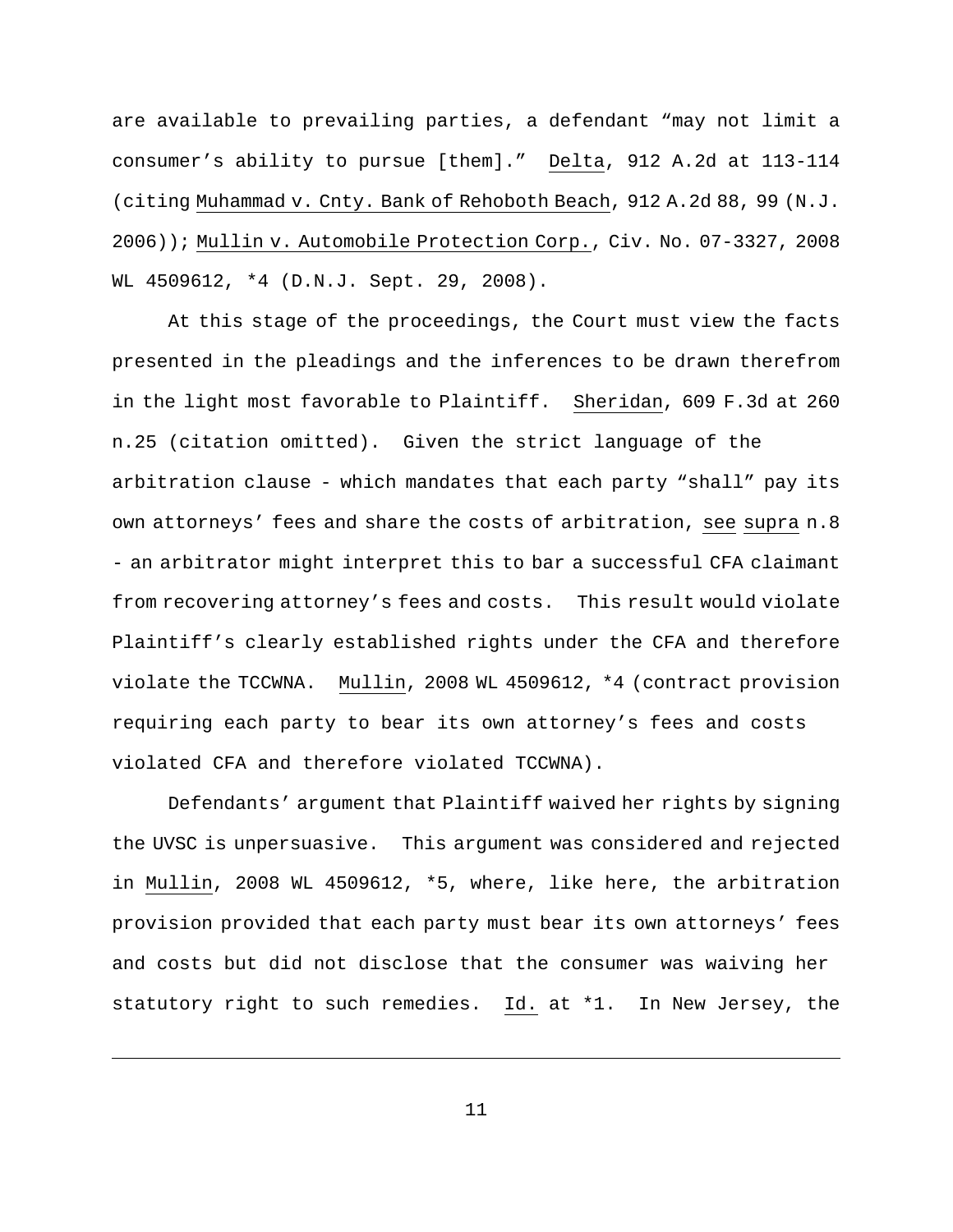"waiver of statutory rights provisions in arbitration agreements must be clear and explicit." Mullin, 2008 WL 4509612, \*5 (quoting Gras v. Associates First Capital Corp., 786 A.2d 886, 893 (N.J. Super. Ct. App. Div. 2001)) (internal quotations omitted); see also Garfinkel v. Morristown Obstetrics & Gynecology Assocs., 773 A.2d 665, 670 (N.J. 2001) ("As we have stressed in other contexts, a party's waiver of statutory rights 'must be clearly and unmistakably established, and contractual language alleged to constitute a waiver will not be read expansively.'") (quoting Red Bank Reg'l Educ. Ass'n, 393 A.2d 267 (N.J. 1978)). Thus, because the arbitration clause here failed to inform Plaintiff that she was waiving her rights under the CFA, such a waiver did not occur. Mullin, 2008 WL 4509612, \*5; cf. Kuhn v. Terminix, Civ. No. L-2834-07, 2008 WL 1987432, \*2 (N.J. Super. Ct. App. Div. May 9, 2008) (arbitration provision, which provided that "any controversy or claim between the [parties] arising out of . . . this agreement shall be settled exclusively by arbitration" did not clearly state that consumers were waiving their rights to pursue statutory claims in court).

Defendants' reliance on Salvadori v. Option One Mortg. Corp., 420 F. Supp. 2d 349 (D.N.J. 2006), is misplaced. There, the court enforced an arbitration provision, finding that the consumer had waived his right to a jury trial, where the contract explicitly provided: "both of us are waiving our rights to have disputes resolved in court by a judge or jury". Id. at 352 (emphasis added).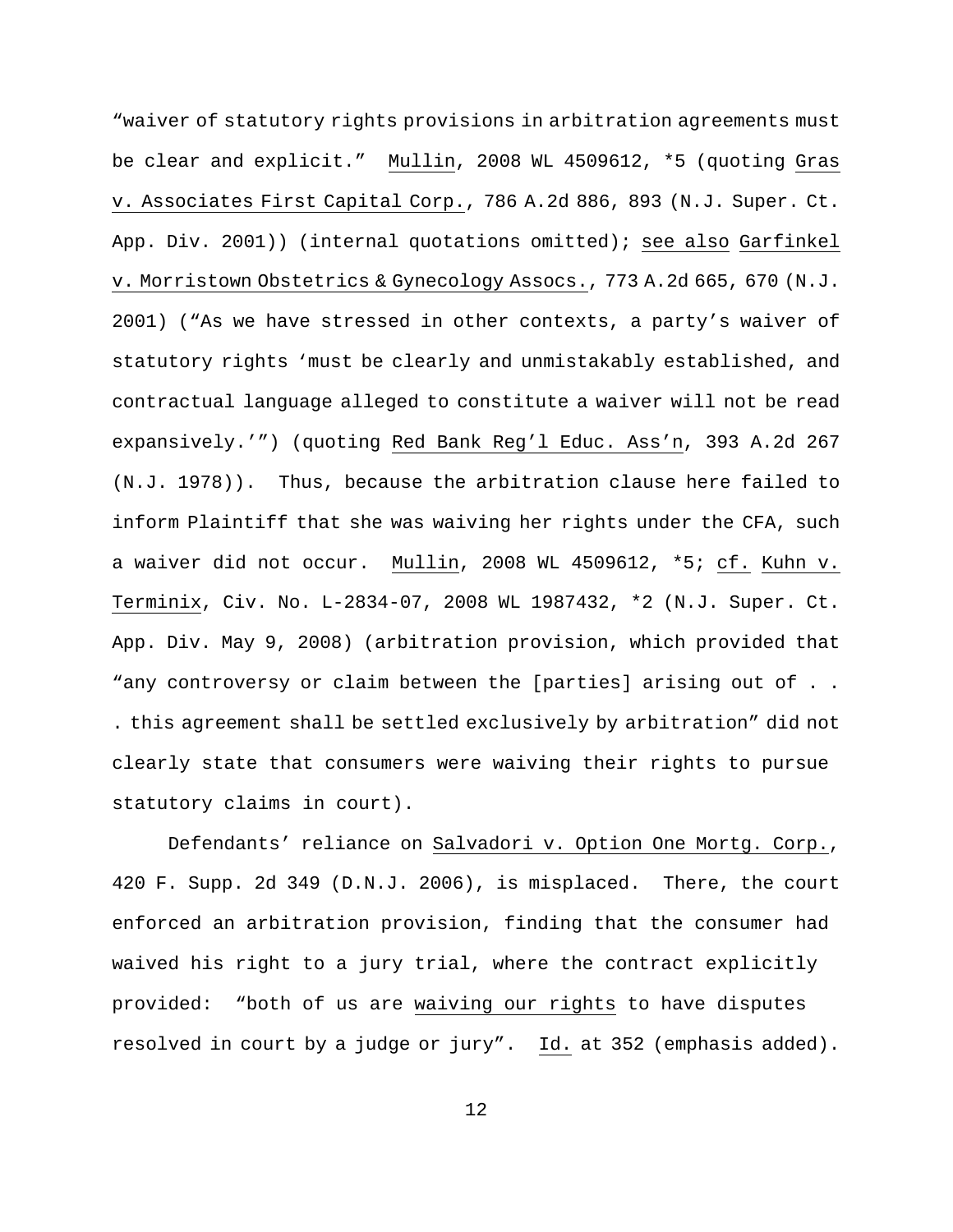The contract also stated that the arbitration provision applied to statutory claims. Id. Here, as discussed above, the Contract did not inform Plaintiff that she was waiving her statutory right to attorney's fees and costs. See supra n.8; Mullin, 2008 WL 4509612 \*5 (distinguishing Salvadori where the arbitration provision at issue did not explicitly waive statutory rights).

Defendants also argue that the arbitration provision constitutes a valid waiver of Plaintiff's rights under the TCCWNA. The Court rejects this argument, because a consumer's rights under the TCCWNA may not be waived. N.J. Stat. Ann. § 56:12-16 ("No consumer contract, warranty, notice or sign, as provided for in this act, shall contain any provision by which the consumer waives his rights under this act.").

Accordingly, Defendants' motion to dismiss is DENIED as to this claim.

### **3. PLA Claim (Count Three)**

Defendants move to dismiss Plaintiff's PLA claim on the grounds that they performed their obligations under the Contract. The PLA requires consumer contracts to be written in a "simple, clear, understandable and easily readable way." N.J. Stat. Ann. § 56:12-2. A defendant may not be liable under the PLA, however, where "both parties to the contract . . . have performed their obligations under the contract." N.J. Stat. Ann. § 56:12-5. Here, Plaintiff argues that Defendants gave her the "run around" by initially refusing to